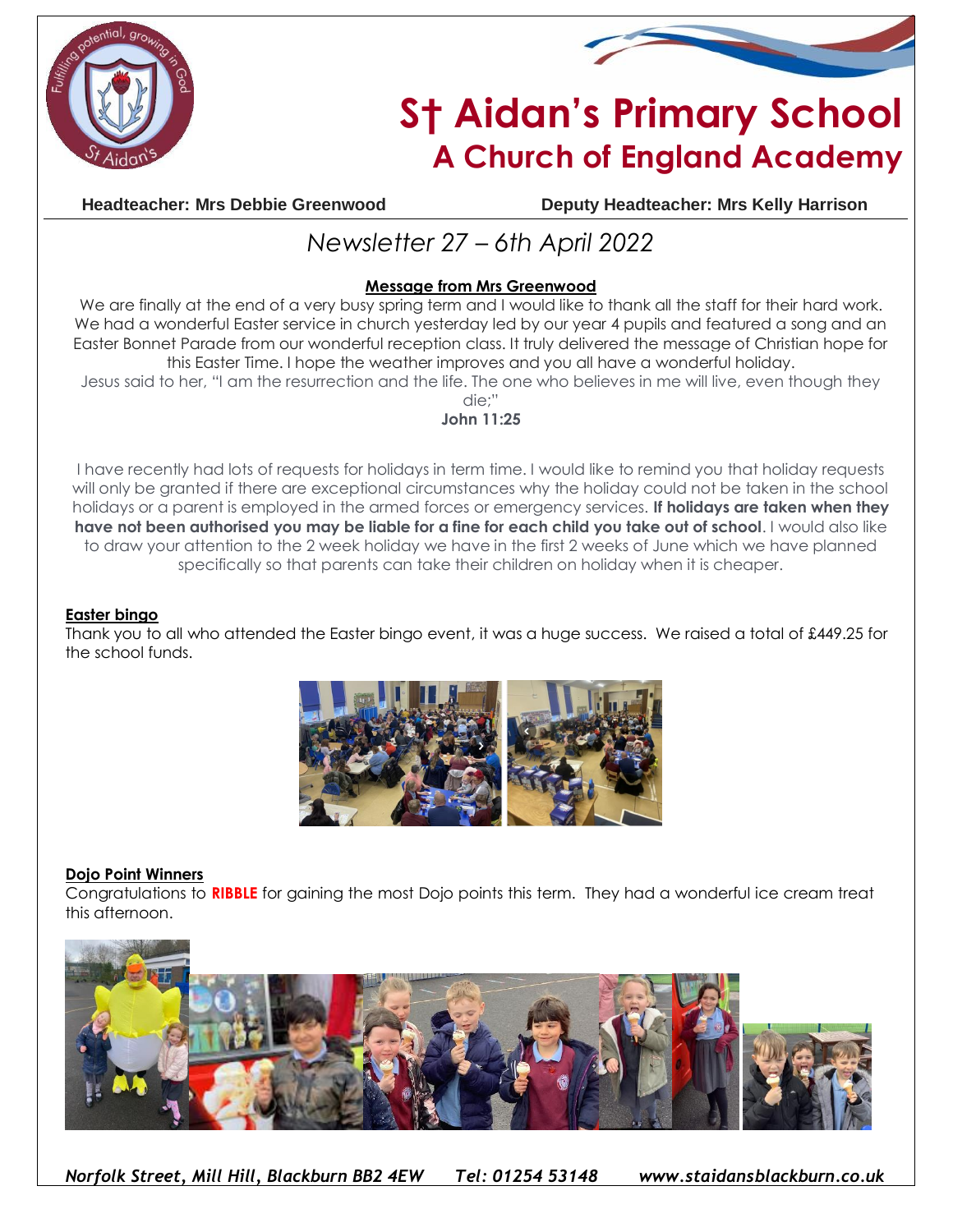#### **DT week-REC**

This week the Reception children have investigated and designed an Easter bonnet. They then made their own Easter bonnets and paraded them in church during the Easter service before evaluating them.



#### **School Photographer**



The school photographer will be in school from **9.00am on Wednesday 20th April** to take photographs of classes (not individuals or family groups). Please ensure your child comes to school in full uniform including their sweatshirt or cardigan and that they are wearing **black shoes.**

#### **Easter church service**



Thank you to Miss Hunt and Year 4 for leading such a wonderful Easter service. It was also lovely to see the Easter bonnet parade from the Reception children. Thankyou aswell to all Parents/Carers who joined us for the service.



#### **Outward Bound 2023**

A quick reminder, if your child is wanting to go on this trip, a **deposit of £30.00 is required by Friday 29th April** to secure a place. Places are filling up fast!

#### **Class Trips**

As part of the pupils theme work, class trips have been organised for the following classes:-



Year 1 & 2 Martin Mere

#### Please note: A packed lunch will be provided by the school for pupils who normally have a school meal.

Trips are also being arranged for other year groups and you will be informed of these in

due course.

#### **ALWAYS House Statistics**

ALWAYS following the school rights this week:

|     | <b>ALDEN</b> | w<br>\I LI\ | <b>DIDDIE</b><br>DDLE |
|-----|--------------|-------------|-----------------------|
| 98% | 98%          | 98%         | 100%                  |

**Dates for the Diary School reopens 8:40am Tuesday 19th April** Class photos Wednesday 20th April

*Norfolk Street, Mill Hill, Blackburn BB2 4EW Tel: 01254 53148 www.staidansblackburn.co.uk*